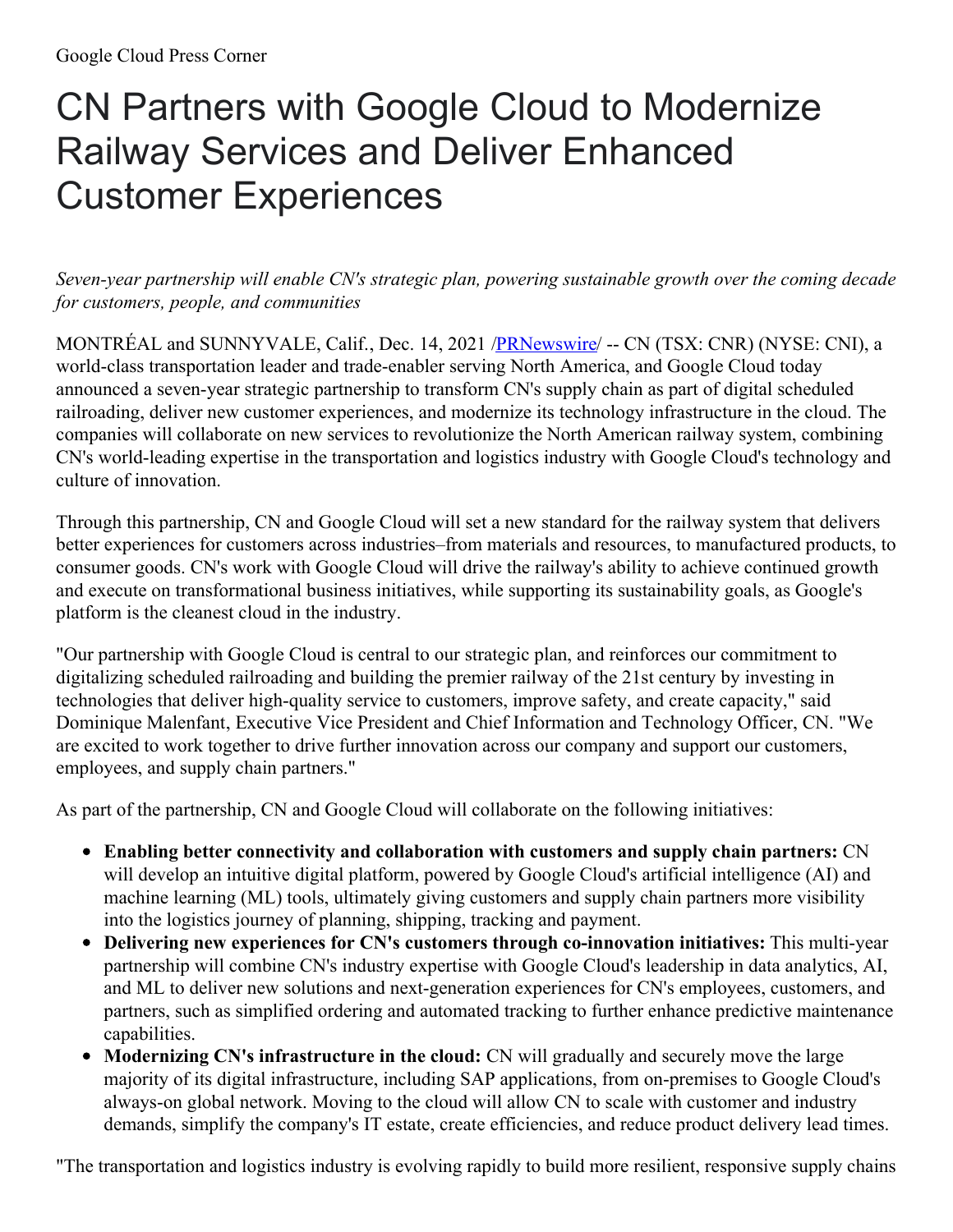that adapt to global events and provide customers more visibility and flexibility," said Jim Lambe, Managing Director, Google Cloud Canada. "We're proud to partner with CN as it leverages technology to reimagine the future of the railway system."

## **CN Forward-Looking Statements**

Certain statements included in this news release constitute "forward-looking statements" within the meaning of the *United States Private Securities Litigation Reform Act of 1995* and under Canadian securities laws, including statements based on management's assessment and assumptions and publicly available information with respect to CN. By their nature, forward-looking statements involve risks, uncertainties and assumptions. CN cautions that its assumptions may not materialize and that current economic conditions render such assumptions, although reasonable at the time they were made, subject to greater uncertainty. Forwardlooking statements may be identified by the use of terminology such as "believes," "expects," "anticipates," "assumes," "outlook," "plans," "targets", or other similar words.

Forward-looking statements are not guarantees of future performance and involve risks, uncertainties and other factors which may cause actual results, performance or achievements of CN to be materially different from the outlook or any future results, performance or achievements implied by such statements. Accordingly, readers are advised not to place undue reliance on forward-looking statements. Important risk factors that could affect the forward-looking statements in this news release include, but are not limited to: the duration and effects of the COVID-19 pandemic, general economic and business conditions, particularly in the context of the COVID-19 pandemic; industry competition; inflation, currency and interest rate fluctuations; changes in fuel prices; legislative and/or regulatory developments; compliance with environmental laws and regulations; actions by regulators; increases in maintenance and operating costs; security threats; reliance on technology and related cybersecurity risk; trade restrictions or other changes to international trade arrangements; transportation of hazardous materials; various events which could disrupt operations, including illegal blockades of rail networks, and natural events such as severe weather, droughts, fires, floods and earthquakes; climate change; labor negotiations and disruptions; environmental claims; uncertainties of investigations, proceedings or other types of claims and litigation; risks and liabilities arising from derailments; timing and completion of capital programs; and other risks detailed from time to time in reports filed by CN with securities regulators in Canada and the United States. Reference should also be made to Management's Discussion and Analysis (MD&A) in CN's annual and interim reports, Annual Information Form and Form 40-F, filed with Canadian and U.S. securities regulators and available on CN's website, for a description of major risk factors relating to CN.

Forward-looking statements reflect information as of the date on which they are made. CN assumes no obligation to update or revise forward-looking statements to reflect future events, changes in circumstances, or changes in beliefs, unless required by applicable securities laws. In the event CN does update any forwardlooking statement, no inference should be made that CN will make additional updates with respect to that statement, related matters, or any other forward-looking statement

## **About CN**

CN is a world-class transportation leader and trade-enabler. Essential to the economy, to the customers, and to the communities it serves, CN safely transports more than 300 million tons of natural resources, manufactured products, and finished goods throughout North America every year. As the only railroad connecting Canada's Eastern and Western coasts with the U.S. South through a 19,500-mile rail network, CN and its affiliates have been contributing to community prosperity and sustainable trade since 1919. CN is committed to programs supporting social responsibility and environmental stewardship.

## **About Google Cloud**

Google Cloud accelerates organizations' ability to digitally transform their business with the best infrastructure, platform, industry solutions and expertise. We deliver enterprise-grade solutions that leverage